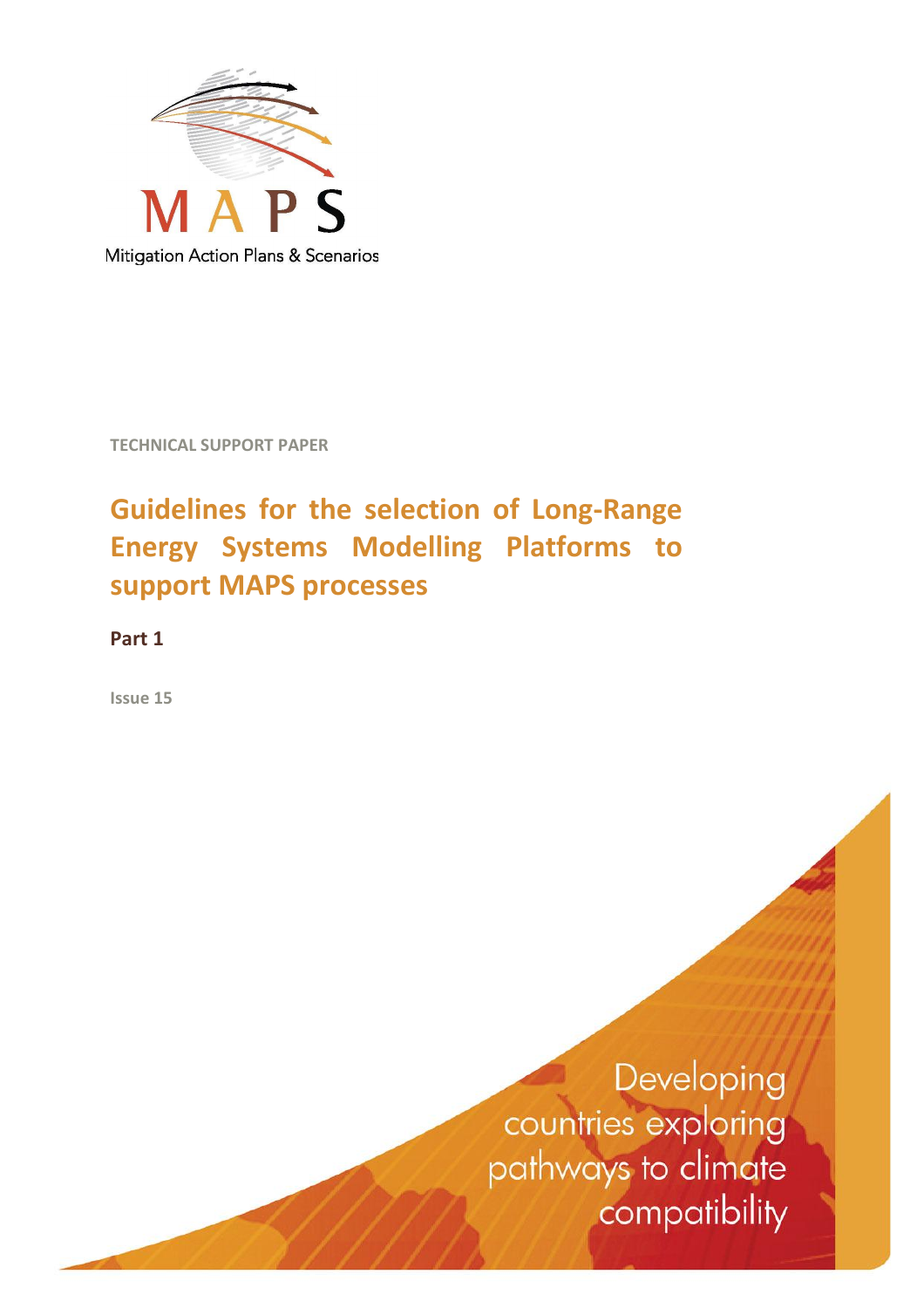# **Guidelines for the selection of Long-Range Energy Systems Modelling Platforms to support MAPS processes**

### **Part 1**

Date: 31/10/2013 Country: South Africa

Authors:

Bruno Merven Brett Cohen Alison Hughes Adrian Stone

© MAPS 2013

Disclaimer: The content of this report is the responsibility of the authors. The views expressed in this paper are those of the author alone.

The following citation should be used for this document Merven, B., Cohen, B., Hughes, A., Stone, A. 2013. Guidelines for the selection of Long-Range Energy Systems Modelling Platforms to support the MAPS processes: Part 1. MAPS Paper. MAPS: Cape Town

> Developing countries exploring pathways to climate compatibility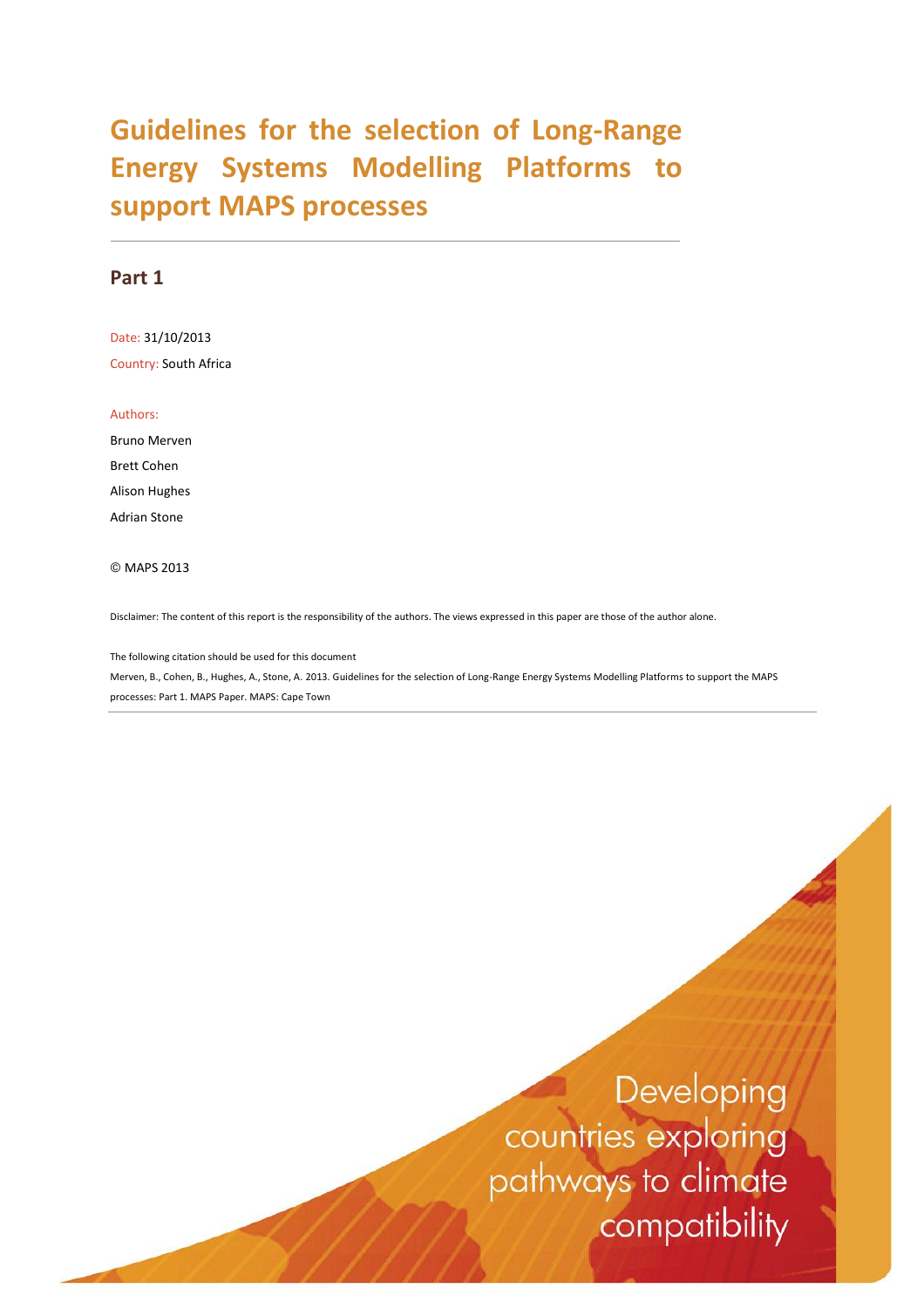# **Table of contents**

| 1.  | <b>Introduction</b>                                               | 4            |
|-----|-------------------------------------------------------------------|--------------|
| 2.  | <b>Model categorisation</b>                                       | 5            |
| 2.1 |                                                                   |              |
| 2.2 |                                                                   |              |
| 2.3 |                                                                   |              |
| 3.  | Overview of modelling process and data requirements for modelling | $\mathbf{R}$ |
| 3.1 |                                                                   |              |
| 3.2 |                                                                   |              |
| 3.3 |                                                                   |              |
| 3.4 |                                                                   |              |
| 4.  | <b>Considerations to guide model selection</b>                    | 12           |
| 4.1 |                                                                   |              |
| 4.2 |                                                                   |              |
| 4.3 |                                                                   |              |
| 4.4 |                                                                   |              |
| 4.5 |                                                                   |              |
| 5.  | <b>Summary</b>                                                    | 14           |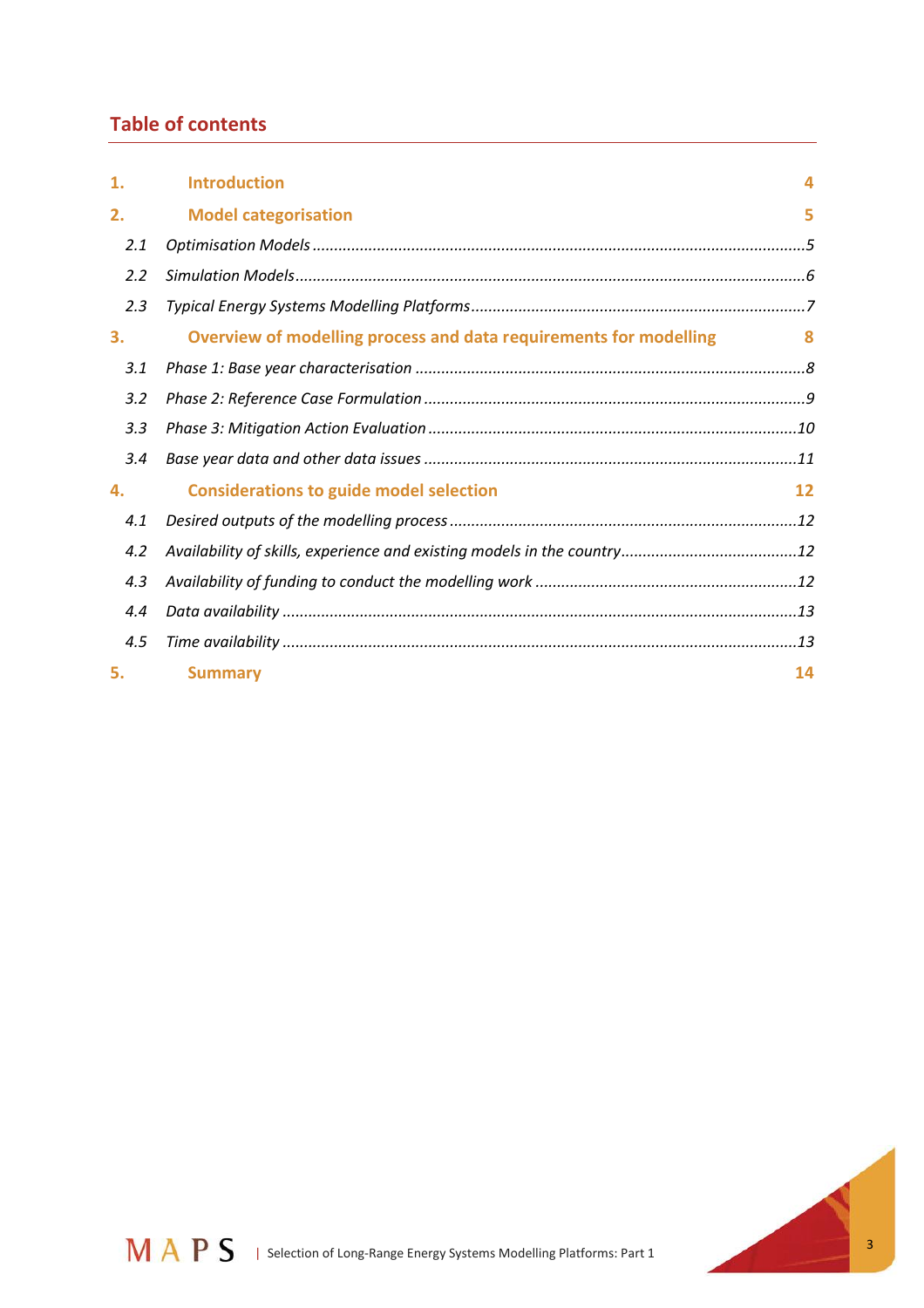# **1. INTRODUCTION**

A number of countries in South America, including Peru, Brazil, Chile and Colombia are collaborating on long-term national climate planning through the Mitigation Action Plans and Scenarios (MAPS) platform. Under MAPS, countries explore different potential levels of greenhouse gas emissions reductions in the medium to long term and socio-economic implications of these actions, within their national development context.

Setting achievable GHG mitigation targets requires the systematic analysis of potential mitigation actions to quantify the implication of each action, in terms of its benefits and costs. There are many sources of GHG emissions in a country, and to predict how these sources are likely to continue emitting in the future with and without action is a difficult task, so this systematic analysis is done with the help of models. There are a multitude of modelling platforms and approaches available, each with its strengths and weaknesses, and they can be used in different combinations. Generally speaking, the more detailed/specialised a model (or set of models), the easier it is to engage with stakeholders in the different sectors, as the model(s) is able to characterise aspects of the system in a manner that the stakeholder is familiar with and comfortable with, in terms data and assumptions. However, using highly detailed models, and combining different specialised models, comes at a cost:

- The more detailed a model/set of models, the more data is needed. The development and maintenance of the model can become expensive in terms of person hours, although implementation of measures for systematising data collection and updating can reduce the time investment required for model maintenance.
- $\bullet$ It becomes harder to integrate models and maintain a level of consistency between them.
- $\bullet$ Run time and analysis also becomes more expensive in terms of people hours as the volume of model outputs increases, again unless results can be somehow aggregated and summarized in a systematic way.

One sector that is often modelled in detail when it comes to the analysis of mitigation action is the energy sector. Two primary reasons are identified for this focus. Firstly, in many countries, the energy sector is responsible for the largest share of GHG emissions. Secondly, as energy comes in many forms, which can be substituted to carry out the same services, the consumption of energy to provide a service is dependent on the technology used and its efficiency.

Several modelling approaches are used to analyse demand, supply and mitigation opportunities in the energy sector. Broadly they include simulation and optimisation models, using either a top down or bottom up approach:

- Aggregate top-down models (e.g. econometric models) are generally poor at capturing the substitution and technological change that can take place over long planning horizons in different sectors, because the fuel substitution or technological change has not necessarily already begun and so would not be captured in the historical data.
- Technology rich bottom up models of the energy-sector capture substitution and technology change but do not capture the impacts of the actions on the rest of the economy, and interactions with the rest of the economy cannot easily be quantified. This has prompted the recent interest in trying to combine energy models with economy-wide models as done at University Catolica de Chile (Chile), COPPE at the Federal University of Rio de Janeiro (Brazil) and the Energy Research Centre (ERC) at the University of Cape Town (South Africa).

This paper aims to provide guidance in the selection of modelling platforms to analyse mitigation actions in the energy sector. It does so by describing the main model types and its process and data requirements, as well as discussing key considerations for the choice of model.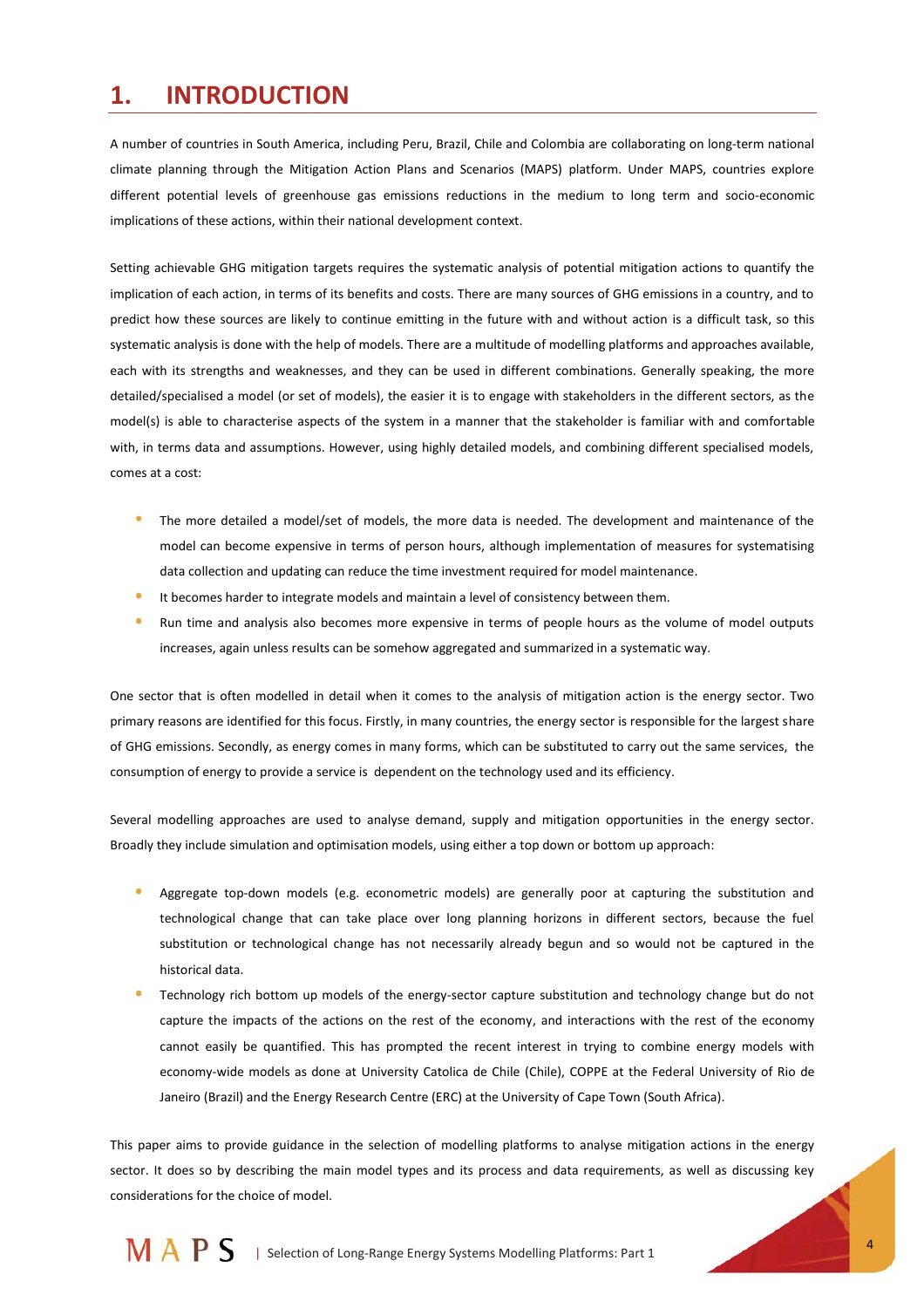# **2. MODEL CATEGORISATION**

The two broadest classes of modelling approaches for the energy sector are of **optimisation** and **simulation** modelling.

### **2.1 Optimisation Models**

Optimisation models are those that provide as an output, a preferred alternative or set of alternatives out of a larger set of options. Here the term "optimal" refers to that option which provides, for example, the least cost, highest emissions reductions or the greatest number of jobs, to name a few. The model can also be used to optimise towards simultaneously meeting multiple objectives.

Constraints ensure that the requirements of the energy system are met, for example energy supply must equal or exceed energy demand, installed capacity must be large enough to meet peak demand with a reserve margin, fuel supply must not exceed domestic resources and import capacity, and power plants cannot produce more electricity than is possible given their installed capacity and availability.

Optimisation models require that current technologies in the system and future technology options are fully characterised in terms of their technical parameters (existing capacity, efficiency, availability, etc.) and in terms of their economic parameters (investment costs, running costs, etc.). The solution of each optimisation "run" is the level of installed capacity and the level of flow in and out of each technology for each period over the modelling horizon. The level of installed capacity and flow thus determines the market share of each technology providing each energy service.

Optimisation models have been extensively used in energy planning and climate change modelling. They are often used in supply side modelling (especially the power sector), but can also be used to model demand side sectors of the energy system. The main advantages of optimisation models are:

- Once the model is set up, many different scenarios can be investigated relatively quickly, as the model finds a new optimal solution every time a constraint or technology parameter is changed.
- If linear programing is used, the dual of the "level" for an energy commodity flow can be used as a proxy for the "marginal cost/shadow price", which can be interpreted and the "price" of an energy commodity.<sup>1</sup>

The main disadvantages of optimisation models are:

l

- Knife-edge/winner takes all effects: given that the optimisation will try and meet the objective, "winning" technologies will dominate the system even if other technologies/fuels are only slightly more "expensive" than the winner. In reality technologies with similar costs will share the market, as consumers pick slightly more expensive technologies based on other criteria which are not very easy to parameterize, for example, convenience, aesthetics, etc. This "knife-edge" behaviour has to be limited by imposing additional constraints on the rate at which new technologies take up market share.
- The model requires detailed economic parameterisation as well as technical characterisation.
- If linear programming is used for the optimisation, the model is made up of "linear" components, which sometimes limits the complexity of the characterisation of certain technologies or patterns of consumption, for example feedback loops – demand price response.

<sup>&</sup>lt;sup>1</sup> see MARKAL or TIMES manuals or "Energy Policy Analysis and Modelling" by Mohan Munasinghe for a more detailed explanation on this.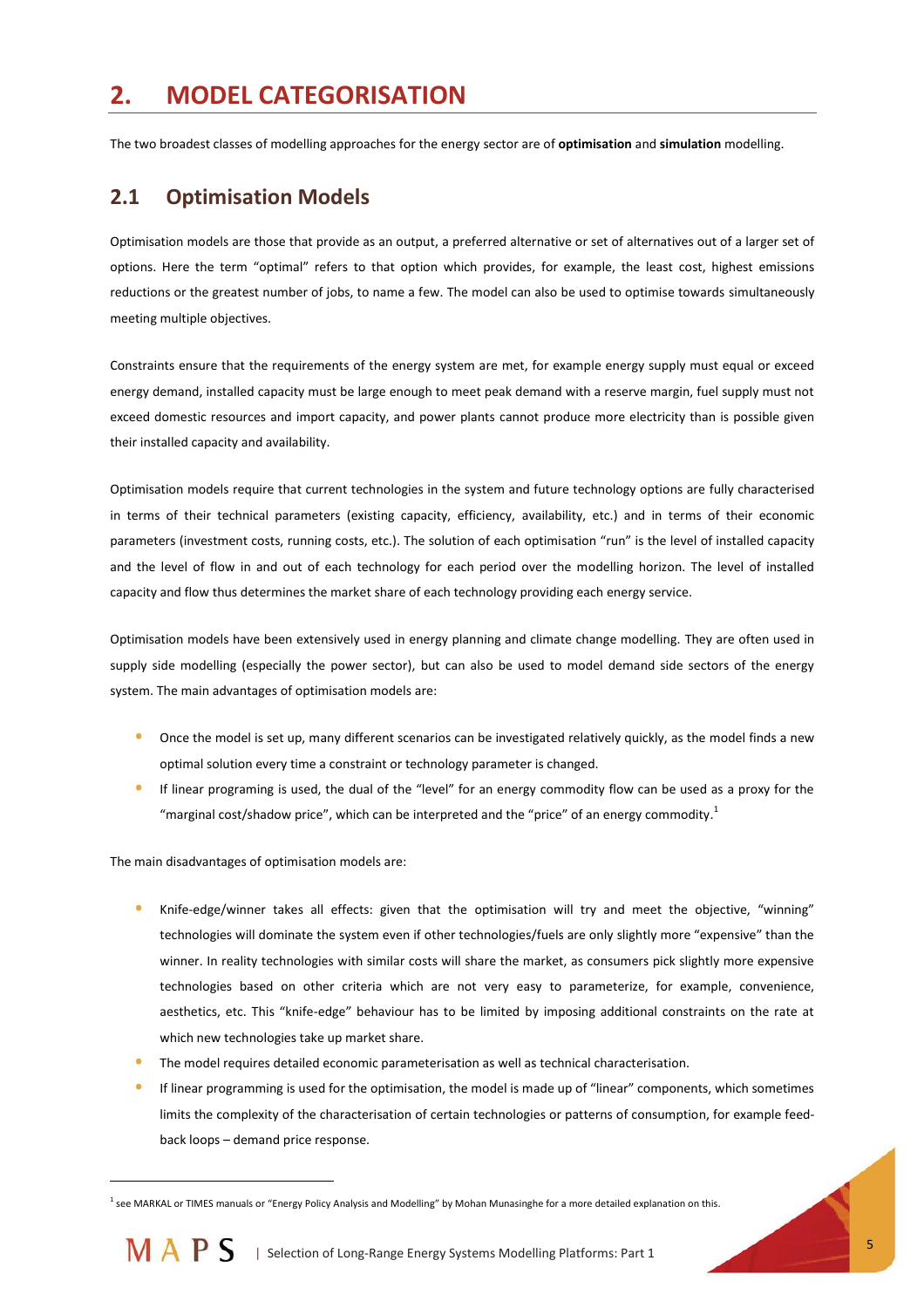- Optimisation requires specialised software, with the high performing ones being relatively expensive.
- Optimisation models are generally framed as deterministic models. It is already quite onerous to get a basic model with one data point per input parameter, so to think about having to deal with "ranges" for each input parameter can be quite daunting. However, some modelling platforms have tried to integrate features that allow for the explicit handling of some of the more critical uncertainties via multi-stage stochastic optimisation (TIMES/MARKAL), and others with the possibility of combining optimisation with Monte Carlo Sampling (AIMMS).

Examples of applications of optimisation models that have been used for mitigation analysis at a national level are the UK MARKAL model and the MARKAL model used in the South African LTMS. Examples of applications of optimisation models utilised at a global level (disaggregated by region) are the supply sectors of the IEA Energy Technology Perspective (ETP), a bi-annual IEA publication, using a TIMES model; and the supply sectors of the Global Energy Assessment, a recent IIASSA publication using MESSAGE.

### **2.2 Simulation Models**

Simulation models have no "objective function" as such, and generally the models have fewer degrees of freedom, requiring more exogenous input from the user. In the simplest case, the simulation model is an accounting model, or a table where there are no degrees of freedom, and all the flow and capacity variables have to be specified by the user. However, depending on the sophistication of the model, other system constraints (such as annual electricity output per unit of capacity given availability) are still enforced. In the most complex case, the relations between variables are expressed as differential equations, which are solved using specialised software (such as the systems dynamics tool called Vensim). These models are very helpful for representing and understanding complex interactions that exist within the energy system, that are generally poorly represented in optimisation models, such as price-demand responses, and other feedback loops.

Advantages of simulation models include:

- They can be more accessible and easier to interrogate for a wider audience than optimisation models, as they don't always require a "solver". This also means that they generally rely on less expensive software.
- There is no systematic "knife-edge" behaviour, but if cost is not going to be the deciding factor for switching from one technology or fuel to another, it is up to the user to define how the switching will occur and to ensure that the chosen switching equations do not also cause "winner-takes all" results.
- If the user is exogenously specifying the market share of different technologies, then economic parameters are not required. This eliminates a significant number of required input parameters. However, if a cost-benefit analysis is required then they would be needed anyway.
- Uncertainty is more easily integrated in the model using computer applications e.g. using @Risk or Crystal Ball in Excel or Analytica).

The main disadvantage of simulation models over optimisation models is that more "decisions" have to be made by the user. The onus is thus on him/her to ensure that whatever configuration he/she has come up with is still consistent with all the system constraints. If the model is detailed, then generating many different configurations for different scenarios is a very onerous task.

An example of the use of simulation models for mitigation analysis at a global level are the IEA Energy Outlook, and annual IEA publication where analysis is done using Vensim System Dynamics Modelling platform.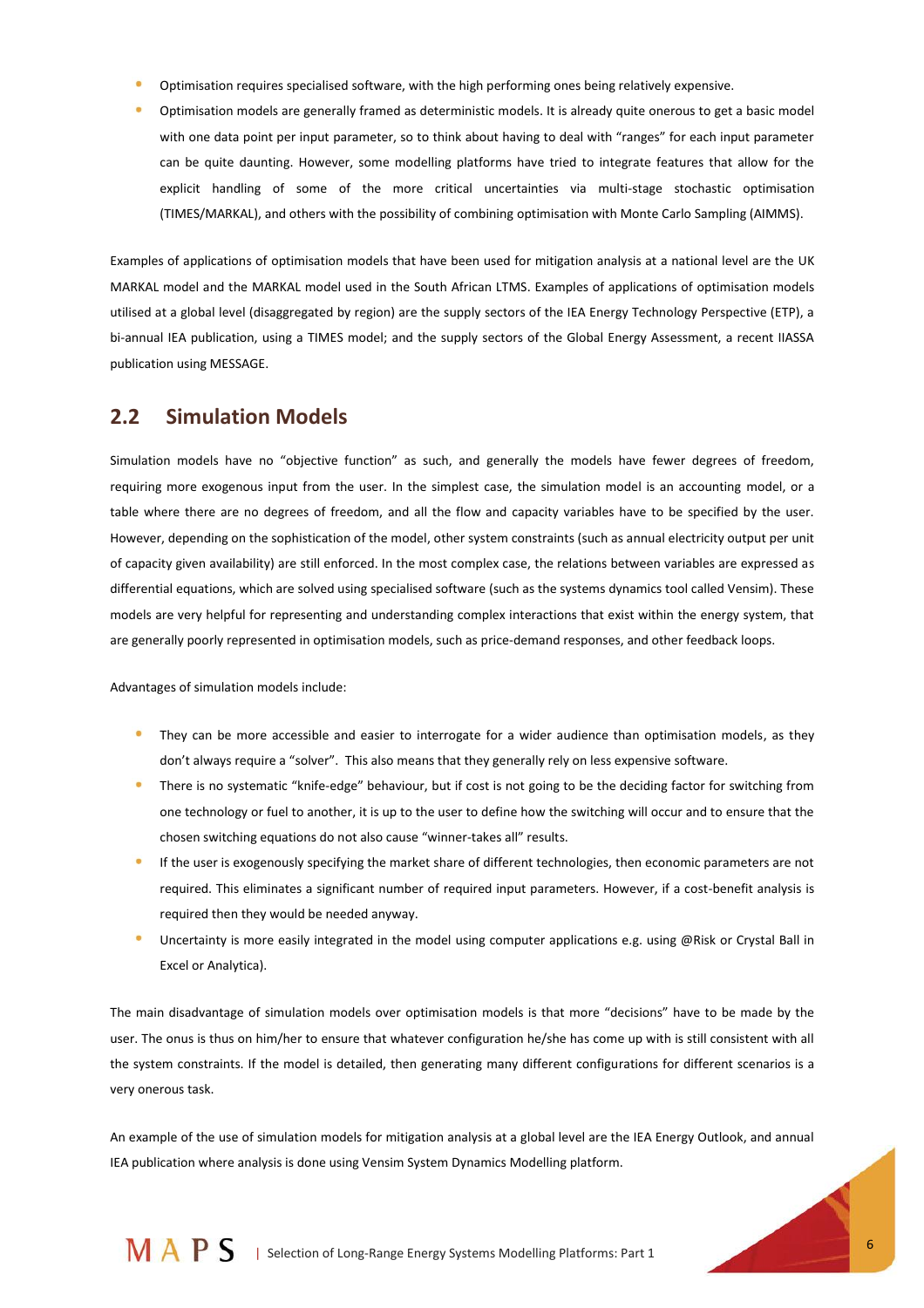# **2.3 Typical Energy Systems Modelling Platforms**

Table 2 provides a summary of various commonly used modelling platforms that have been applied to a variety of planning and mitigation action evaluations for the energy sector.

| <b>ACRONYM</b>          | <b>FULL NAME</b>                                                                                                                              | <b>BRIEF DESCRIPTION</b>                                                                                                                                                                                                                                                                                                                                                                                                                  | Distributor/website                   | Cost |
|-------------------------|-----------------------------------------------------------------------------------------------------------------------------------------------|-------------------------------------------------------------------------------------------------------------------------------------------------------------------------------------------------------------------------------------------------------------------------------------------------------------------------------------------------------------------------------------------------------------------------------------------|---------------------------------------|------|
|                         | <b>Simulation Energy Systems Modelling platforms</b>                                                                                          |                                                                                                                                                                                                                                                                                                                                                                                                                                           |                                       |      |
| <b>LEAP</b>             | Long Range<br>Energy<br>Alternative<br>Planning<br>Model                                                                                      | Provides an information bank, an instrument for long-term projections<br>of supply/demand configurations and a vehicle for identifying and<br>evaluating policy and technology options. Model starts with a blank<br>sheet, and it is up to the modeller to define the topology of the energy<br>system. It is very flexible but sometimes daunting for a first time<br>modeller. There is a new plug in that allows for some supply side | <b>COMMEND</b><br>Energycommunity.org | Free |
| <b>MAED</b>             | Long Range<br>Energy<br>Alternative<br>Planning<br>Model                                                                                      | optimisation using OSeMOSYS but this add-in is still being refined.<br>Spreadsheet based model for analysis energy demand, which has been<br>pre-configured for national studies and allows some partial<br>configuration by the use. It is up to the user to calculate emissions<br>based on the final energy consumptions level computed by the model.                                                                                  | IAEA.<br>IAEA.org                     | Free |
| Analytica               | Analytics                                                                                                                                     | Simulation modelling package with nice user interface and built-in<br>functions for stochastic analysis (MC) and can do some systems<br>dynamics.                                                                                                                                                                                                                                                                                         | Lumina<br>Lumina.com                  | Fee  |
| <b>Vensim</b>           | Vensim                                                                                                                                        | Systems dynamics model                                                                                                                                                                                                                                                                                                                                                                                                                    | Venata Systems<br>Vensim.com          | Fee  |
|                         | <b>Optimisation Energy Systems Modelling platforms</b>                                                                                        |                                                                                                                                                                                                                                                                                                                                                                                                                                           |                                       |      |
| MARKAL/<br><b>TIMES</b> | Market<br>Allocation<br>Model                                                                                                                 | Bottom-up, Multi-period, Technology-orientated Energy systems<br>Optimisation model                                                                                                                                                                                                                                                                                                                                                       | ETSAP/IEA<br>lea-etsap.org            | Fee  |
| <b>AIMMS</b>            | <b>AIMMS</b>                                                                                                                                  | Optimisation model that integrates some stochastic analysis (MC)                                                                                                                                                                                                                                                                                                                                                                          | Paragon<br>Aimms.com                  | Fee  |
| <b>MESSAGE</b>          | Model for<br><b>Energy Supply</b><br>Strategy<br><b>Alternatives</b><br>and their<br>General<br>Environmental                                 | Optimisation model that is used for medium to long-term energy<br>planning, energy policy analysis and scenario development, and is<br>mainly used for supply analysis                                                                                                                                                                                                                                                                    | IAEA.<br>IAEA.org                     | Free |
| <b>MODEST</b>           | Impacts<br>Model for<br>Optimisation<br>of Dynamic<br>Energy<br>Systems with<br>Time<br>dependent<br>components<br>and boundary<br>conditions | National, regional and local studies; finds operation profile of existing<br>plants and potential investments that satisfy heat and power demand<br>at lowest cost                                                                                                                                                                                                                                                                        |                                       |      |
| <b>EFOM</b>             | <b>Energy Flow</b><br>Optimisation<br>Model                                                                                                   | Energy-orientated, Bottom-up, National level, Optimisation model                                                                                                                                                                                                                                                                                                                                                                          |                                       |      |
| <b>OSeMOSYS</b>         | Open Source<br>Energy<br>Modelling<br>System                                                                                                  | Bottom-up, Multi-period, Technology-orientated Energy systems<br>Optimisation model                                                                                                                                                                                                                                                                                                                                                       | KTH, Modelling<br>community           | Free |
| <b>OREM</b>             | Optimal<br>Renewable<br><b>Energy Model</b>                                                                                                   | Optimum allocation of renewable resources for different end-uses                                                                                                                                                                                                                                                                                                                                                                          |                                       |      |

#### **TABLE 1: TYPICAL ENERGY SYSTEMS MODELLING PLATFORMS**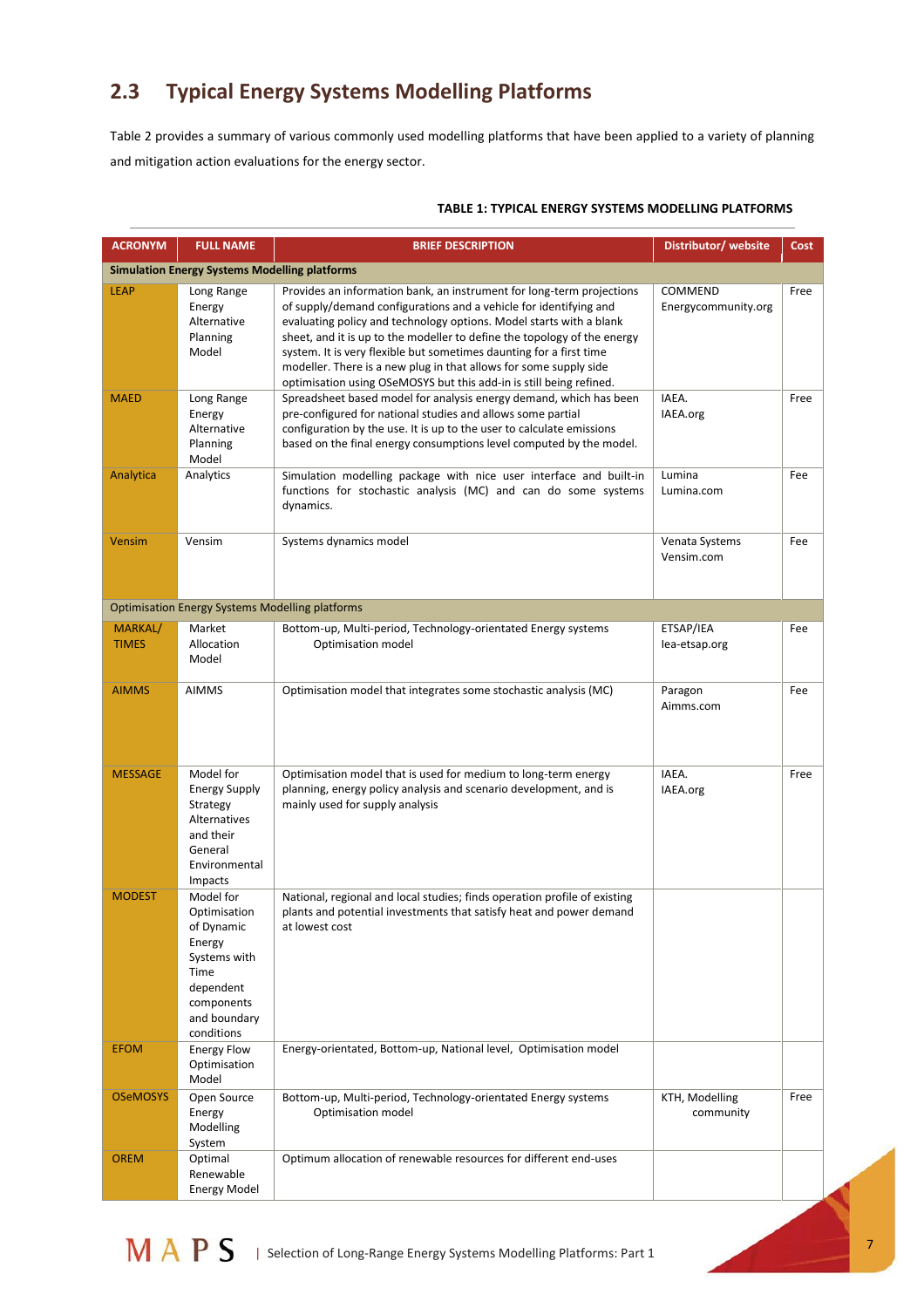# **3. OVERVIEW OF MODELLING PROCESS AND DATA REQUIREMENTS FOR MODELLING**

As discussed previously, the MAPS process seeks to support long term planning towards climate change mitigation by supporting engagement and policy setting with defensible quantitative information. Steps in the modelling process can be summarised broadly as follows:

# **3.1 Phase 1: Base year characterisation**

#### **These steps are common to all approaches:**

- 1. Identify global parameters:
	- > Discount rate (range)
	- > Modelling Horizon
	- > Period resolution over horizon (e.g. annual or every 3 years)
	- Spatial disaggregation (if required by the geography of country, and if such an analysis can be supported by data and providing that there is enough time to disaggregate)
- 2. Establish the base-year energy system, describing it in as much detail as data permits in order to capture the full range of possible mitigation actions, from primary energy supply, to transformation from primary to secondary, to final energy and to useful energy (energy services e.g. cooking). This should be done while taking care that the energy balance is fully captured, the existing stock of technologies and retirement profiles are characterised and that all energy-sector emissions (including process emissions) are accounted for.
- 3. Identify the main drivers of future demand for energy services in terms of activity (e.g. Population, GDP, tons of steel to be manufactured for domestic market and for exports).
- 4. Calculate the base-year intensity for each energy service in terms per unit of driver (e.g. GJ of cooking heat per household).
- 5. Identify and parameterise the technologies available over the planning horizon (including hydro sites), taking care to capture technical performance improvements and investment cost reductions from technology learning.
- 6. Identify energy resources available to the system over the planning horizon (including fossil fuel reserves and annual production limits, renewable energy and hydro resources – including seasonal/di-urnal availability of resource, and dry-year availability of hydro resource for each hydro site)
- 7. Describe topology of model (placing each technology in its designated position in the energy chain).
- 8. Perform load curve analysis for base year.

If this modelling is done as a participatory process, this would be a good place to have a stakeholder meeting to make sure everyone is on board and comfortable with the way base year has been characterised, the choice of global parameters, and the range of plausible economic growth over the modelling horizon.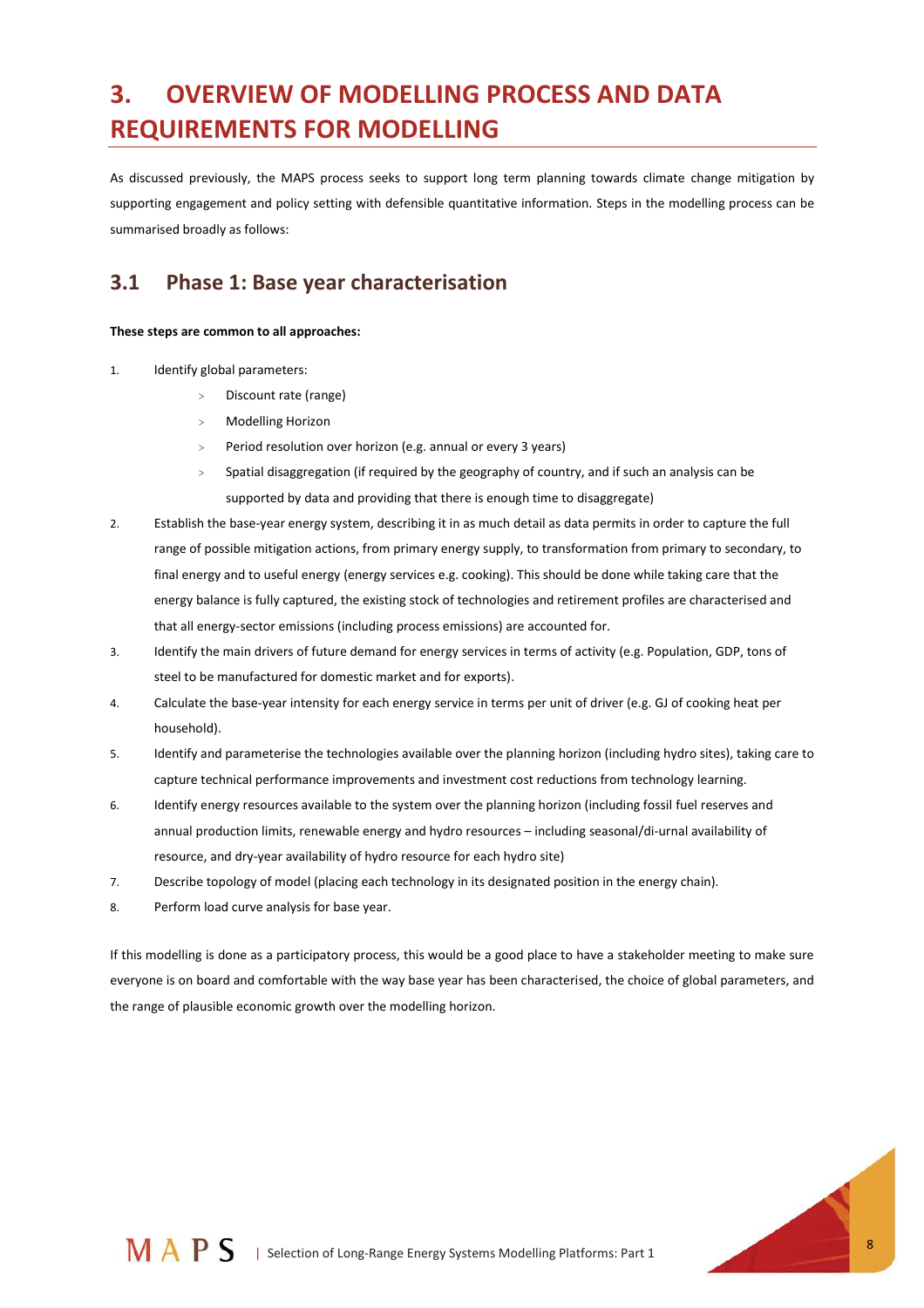# **3.2 Phase 2: Reference Case Formulation**

#### **If an accounting model is to be used on the demand side (e.g. LEAP/MAED) or if an exogenous demand projection is required (e.g. MARKAL/TIMES):**

- 1. Project future trajectory of drivers for the reference case scenario.
- 2. Project useful energy demand based on projected intensities (these are typically assumed as constant by default, but often allow for some autonomous technology improvement that wouldn't explicitly be captured by the model's technology inventory).

#### **If an accounting model is to be used on the demand side (e.g. LEAP):**

- 1. Exogenously specify the market shares of demand technologies over the modelling horizon to meet each energy service and obtain final energy demand for all fuels.
- 2. Perform load curve analysis over the modelling horizon given electricity demand.

#### **If an accounting model is to be used on the supply side:**

1. Exogenously specify the share (or annual investment) of supply technologies to meet the energy demand and the peaking and reserve requirements in each case, and resource constraints.

#### **If an optimisation model is to be used on the supply side (e.g. MESSAGE):**

- 1. Formulate constraints that control market penetration of new technologies
- 2. Run optimisation to establish optimal investment schedule to meet final energy demand, and peak demand (+reserve) for the power sector.
- 3. Review results looking at indicators such as final energy costs and if costs increase significantly in real terms then possibly review demand projection assumptions.

#### **If an optimisation model us to be used on both the demand and supply side (e.g. MARKAL/TIMES):**

- 1. Formulate constraints that control penetration of new demand and supply technologies (this could include sector specific discount rates).
- 2. Run the optimisation to establish the optimal configuration of system given objectives and constraints.
- 3. Review results looking at indicators such as final energy costs and if costs increase significantly in real terms then possibly review demand projection assumptions.

#### **If a simulation model is to be used to converge demand and supply levels (e.g. Vensim):**

- 1. Exogenously specify the share for demand and supply technologies (or investment in supply technologies), unless some form of endogenous rules have been specified.
- 2. Use software to solve differential equations that balance demand and supply based on demand-price elasticities.
- 3. Review the results and possibly adjust the technology shares.

#### **Steps common to all approaches:**

- 1. Calculate the Reference Case emission projection based on fuel consumption by the energy system. This is done endogenously using emissions coefficients, which can be added in different parts of the system, depending on the user and what is required in terms of results.
- 2. Report in as much detail as possible parameters including:
	- a. Greenhouse gas emissions
	- b. Primary and final energy demand
	- c. Installed capacity per technology and electricity outputs from each technology
	- d. Investment requirements over horizon
	- e. Final energy costs
	- f. All underpinning assumptions

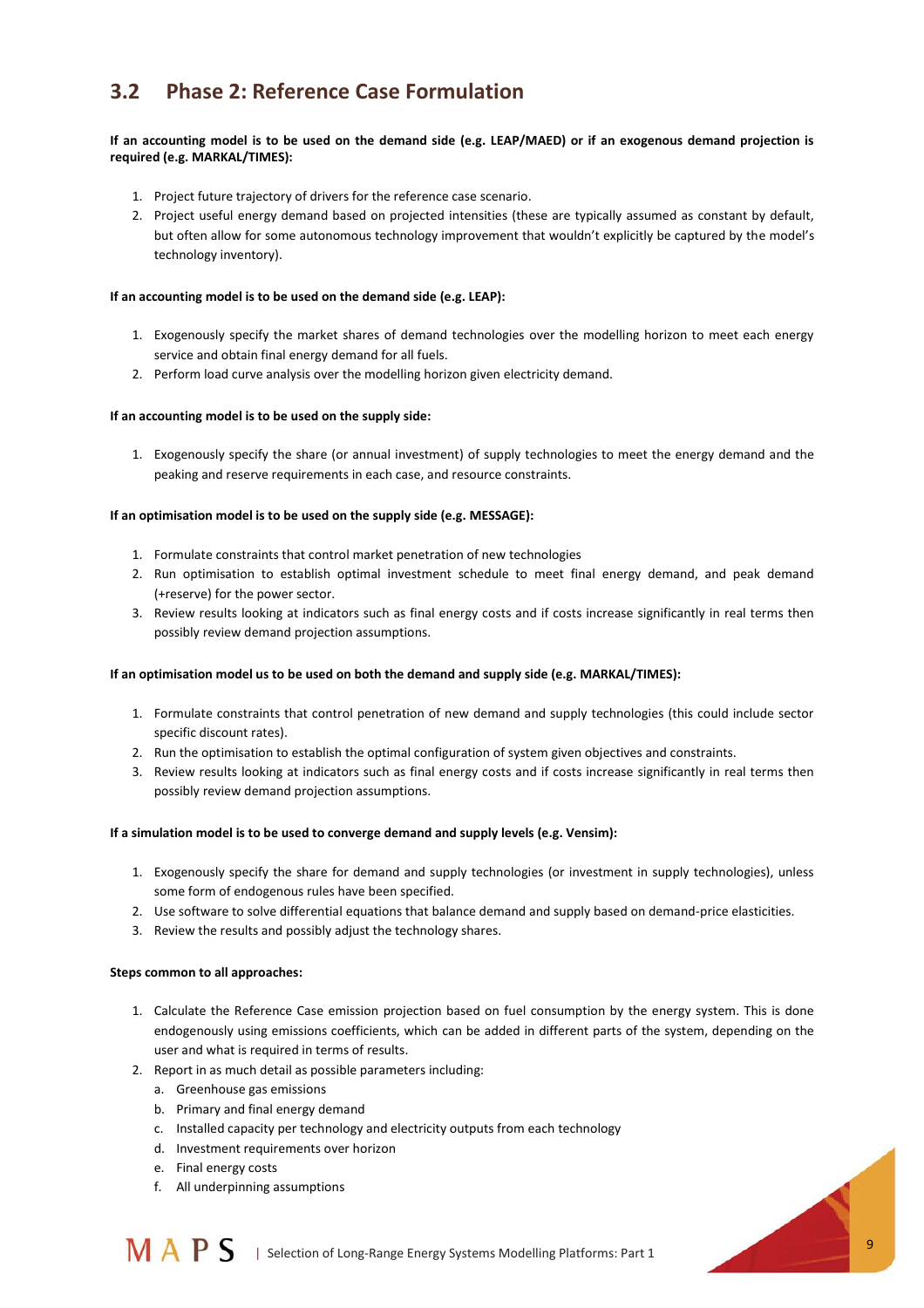This is also a good place to have a stakeholder meeting to ensure that everyone is on board with how the Reference Case is specified. It may be quite difficult to get an agreement on a single "line" given all the uncertainty and it may be necessary to settle on a "range" spanning from the worst-case to the best-case.

# **3.3 Phase 3: Mitigation Action Evaluation**

#### **If an optimisation model is to be used both on demand and supply sides (e.g. MARKAL/TIMES)**

- 1. Identify mitigation actions where it may not be desirable for impacts to be endogenously calculated by the optimisation process or where they cannot be calculated by the optimisation process (for example mode switching in the transport sector, financing incentives that lowers the discount rate in certain sectors, educational/information programs for energy efficiency, or appliance and building standards). This is to keep these options more tightly constrained.
- 2. For mitigation action impacts that are evaluated endogenously, constraints in the reference case may be freed up, or additional technologies added.
- 3. From here on several techniques could be used, with separate runs potentially being needed to incorporate the measures that the model cannot do endogenously. These include setting:
	- a. *Cumulative CO<sup>2</sup> target*: i.e. setting a constraint that limits the cumulative emissions relative to the Reference Case cumulative emissions. Different targets would be set. For each target, various indicators (e.g. total system cost, investment, electricity price) would be monitored. As mentioned above it may be necessary to adjust the demand driver projection if certain of these cost indicators (e.g. electricity price) significantly increase relative to the base year. The optimisation results will also provide an idea of the  $CO<sub>2</sub>$  price that would be needed to meet the cap for each period in the horizon. The national target would then become the target that results in energy prices that are politically acceptable. The optimal mitigation actions would be the ones identified by the optimisation, or would be based on the ones suggested by the optimisation results. There would be different policies and incentives that would be available to replicate the model's results, and the modeller would have to work with a policy analyst to come up with the most appropriate ones. Since the model only deals with the energy sector, mitigation actions in other sectors would also have to be analysed in order to see how to best balance the overall reduction target.
	- b. *Annual CO<sup>2</sup> target*: i.e. setting a constraint that limits annual CO<sup>2</sup> emissions. The approach is basically the same as above except that instead of a cumulative limit, an annual limit is imposed.
	- *c. CO<sup>2</sup> Price*: set different CO<sup>2</sup> price levels and see how the system responds and what mitigation is achieved at different price levels. Again, care needs to be taken to adjust the demand if energy prices rise too much. In MARKAL/TIMES there is a demand-response module that has been developed (Elastic-Demand) and could be implemented relatively easily. Another alternative is to link the energy model to an economy wide model (e.g. CGE/IMACLIM)

#### **If an optimisation model is to be used on the supply side only (demand side done using accounting/simulation model):**

- 1. Identify mitigation actions on the demand side. Regroup the mitigation actions such that actions that cancel out the effects of others are combined in a consistent manner. Try and estimate the  $CO<sub>2</sub>$  price that would be required to enact the mitigation.
- 2. Follow one or a combination of measures listed above on the supply side by making sure that the demand side mitigation options implemented are consistent with the  $CO<sub>2</sub>$  prices used in the supply optimisation model.

#### **If an accounting model is to be used:**

1. Identify mitigation actions on the demand and supply side. Regroup the mitigation actions such that actions that reduce the impact or energy savings of others are combined in a consistent manner.

#### **If a simulation model is to be used:**

1. Perform the demand-supply balancing at different CO<sub>2</sub> price levels or constraints, and observe the resulting mitigation impacts. (Note that negative cost mitigation actions such as energy efficiency will not be driven by the CO<sup>2</sup> price level, unless market barriers are somehow characterised e.g. with higher technology/sector specific discount rates.)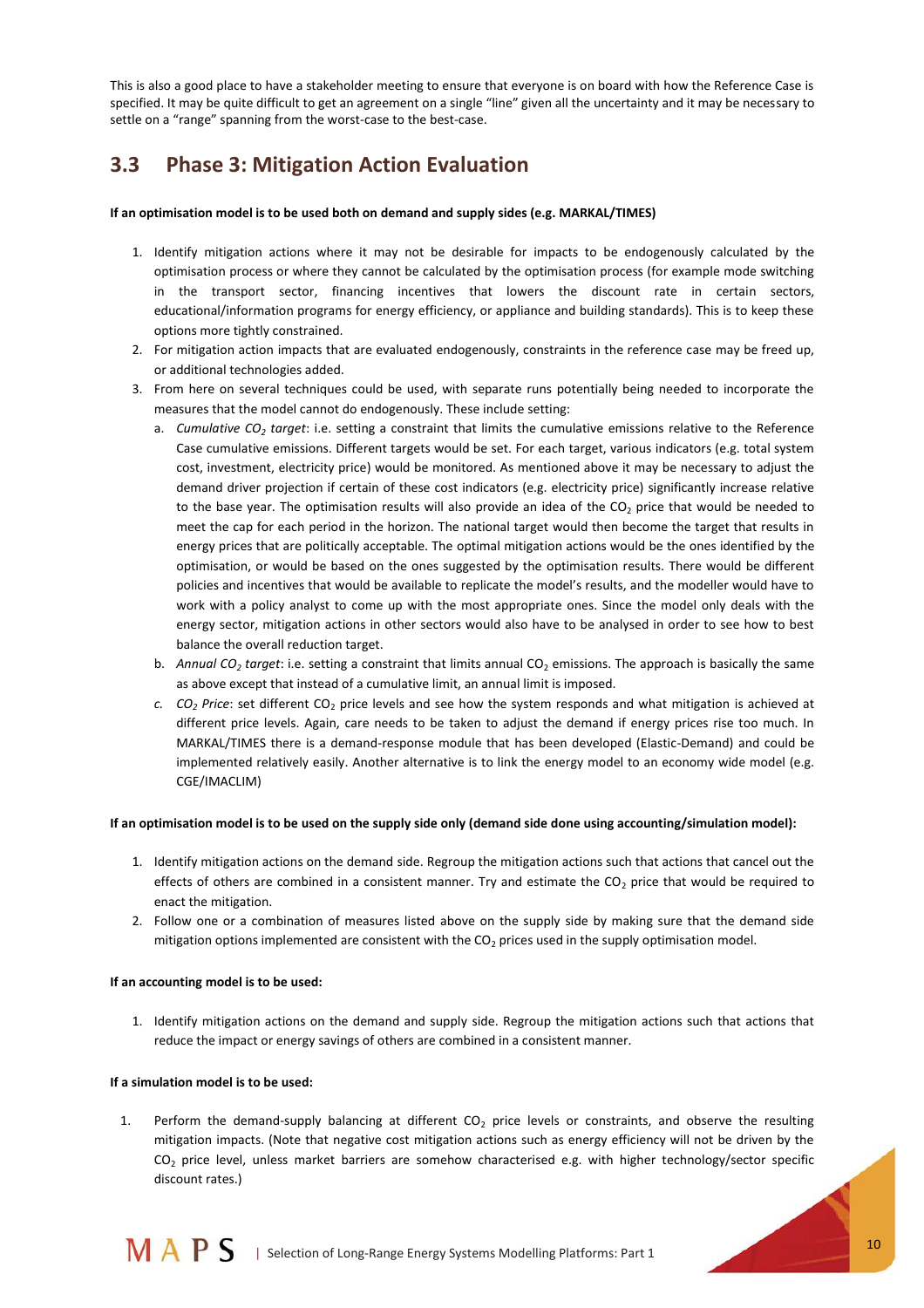1. Report on mitigation actions, including the impact this has on certain indicators such as the electricity price.

### **3.4 Base year data and other data issues**

The starting point for projecting emissions from different sectors of the economy is the gathering of base year data. Base year data on electricity and other energy consumption, transport activity, economic activity, population and any other relevant sectoral activities is collected for the most recent year possible – which is typically at least 2-3 years prior to the year in which the analysis is being done, but may be even further in the past depending on data availability. Data sources include energy balances, records of electricity, fuel and other sales data, import and export data, input output tables, income-expenditure and other household surveys, independent studies etc.

Prior to collecting base year data, it is important that the purpose of data collection is defined to ensure that the correct data, to the correct resolution, is obtained. Failure to do this upfront can result in wasted time and effort by collecting too much information, or the situation where insufficient data is collected the first time around.

Some of the challenges with obtaining and consolidating base year data include:

- Incomplete data
- Not all necessary data being available for a single year
- $\bullet$ Overlapping data (with difficulties in disaggregation)
- $\bullet$ Data from different sources which differ substantially
- $\bullet$ Lack of reporting of methodologies used for data collection
- $\ddot{\bullet}$ Different levels of disaggregation of data for different sectors of the economy.

Ways of dealing with these issues include:

- Filling gaps by inference, for instance estimate energy consumption from output of physical volume assuming an intensity
- Adopting utilisation statistics from similar markets and calibrating with the energy balance
- Normative validation which involves calculating indicators and ratios from suspect data and comparing these to  $\bullet$ engineering or observed norms to check plausibility
- $\bullet$ Consultation with stakeholders and experts
- $\bullet$ Balancing input-output data with energy balance data
- $\ddot{\bullet}$ Uncertainty and sensitivity analysis during modelling

Once activity data has been gathered, this is used to calculate greenhouse gas emissions in the base year. Ideally country, fuel, region or activity specific emissions factors should be used, however these are typically not available. As such it is common practice to revert to using default factors – here the IPCC's 2006 guidelines for National Greenhouse Gas Inventories are widely used. The guidelines provide a step-by-step approach for determining emissions from all of the sectors, depending on the amount of activity data that is available in the country.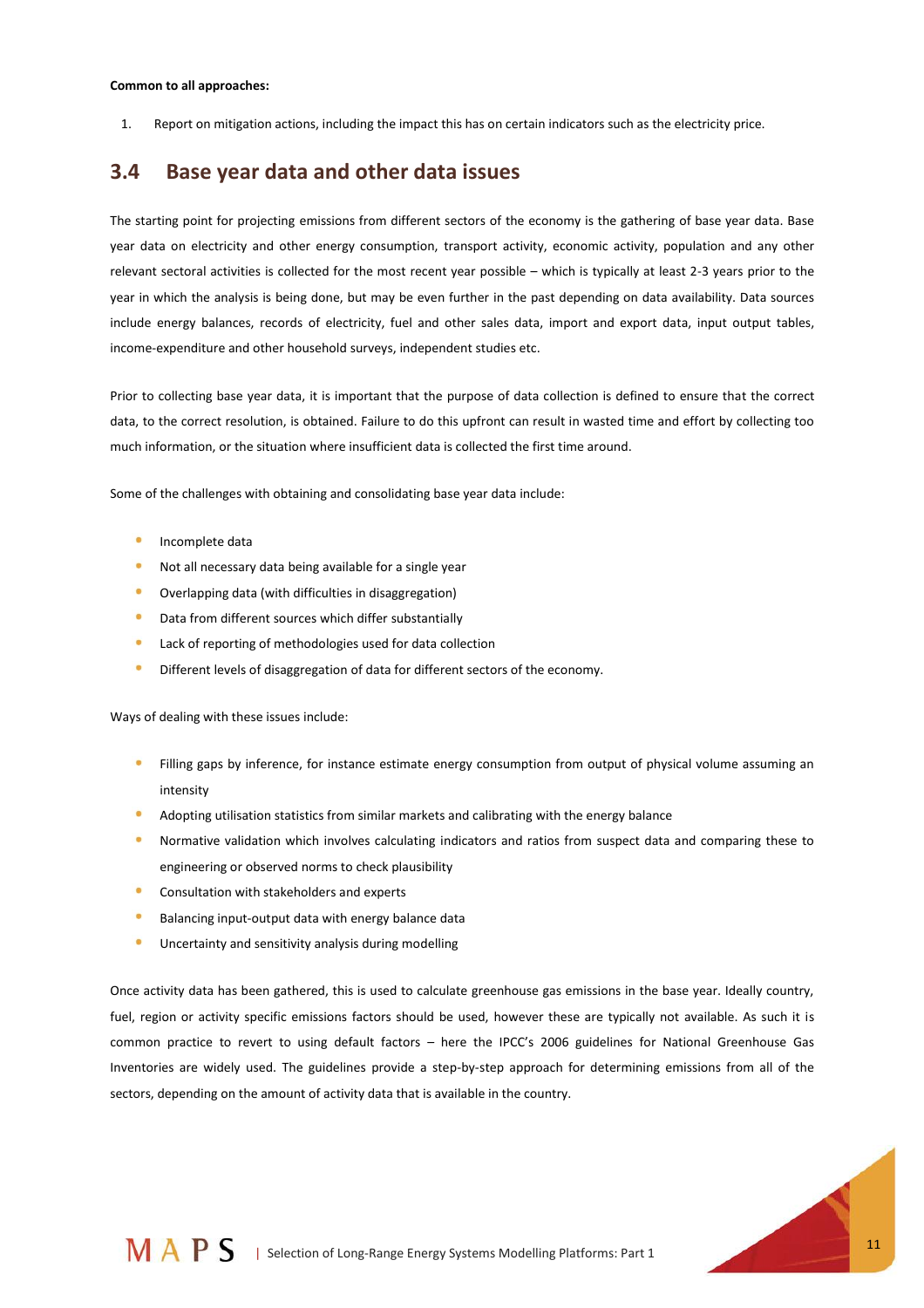# **4. CONSIDERATIONS TO GUIDE MODEL SELECTION**

The previous sections have described broadly the types of models that are available in the energy sector. A host of considerations will help to guide both the types of models that are adopted, and the level of detail and disaggregation in the model. These include:

- Desired outputs of the modelling process determined by the type of decision making and planning to be supported
- Availability of skills, experience and existing models in the country
- Availability of funding to conduct the modelling work
- $\bullet$ Data availability
- $\ddot{\bullet}$ Time availability for conducting the study

Each of these is discussed in the sections that follow.

## **4.1 Desired outputs of the modelling process**

The choice of model is strongly determined by the desired outputs of the modelling process as identified above. Optimisation models are better suited to situations where analysts wish to choose optimal options from a set of available options, whereas simulation models are better suited to exploring "what-if" scenarios. Within these broad groups of models the level of detail is determined by (amongst other factors – discussed below), the level of resolution required in terms of the mitigation actions, and the available data.

## **4.2 Availability of skills, experience and existing models in the country**

The choice of models is often determined by the availability of in-country skills, experience and existing models. Whilst it may be considered to be desirable to use "state of the art" models, it is often preferable to use local experience rather than rely on overseas consultants to build models, as there may be less opportunity to obtain support down the line. If there is opportunity to build local capacity in certain modelling platforms this may be an option, providing the time, funding and backup support is available to ensure that capacity building is effectively achieved.

## **4.3 Availability of funding to conduct the modelling work**

Modelling has two primary cost components, which can be substantial and have an impact on the choice of models. The first of these is the cost of modelling software. Specialised software packages can be expensive. Prices for MARKAL vary widely, with the total costs (MARKAL plus user-interface plus GAMS and solvers) ranging from about 3,300 USD for academic users up to 15,000 USD for unaffiliated commercial users. Analytica (used in simulation modelling in place of Excel) costs between 1,295 and 14,000 USD, depending on the options chosen. The majority of people involved in modelling already have access to a spreadsheet tool such as Excel which is well suited to many models. Certain packages are free, which may provide a motivation for their use. For example, LEAP is free to certain users<sup>2</sup>, all students, ,not for profits and academic institutions in developing countries, but all users need a licence.

Licence and fee information can be found a[t www.energycommunity.org/default.asp?action=43](file:///C:/Users/user/Downloads/www.energycommunity.org/default.asp%3faction=43)



l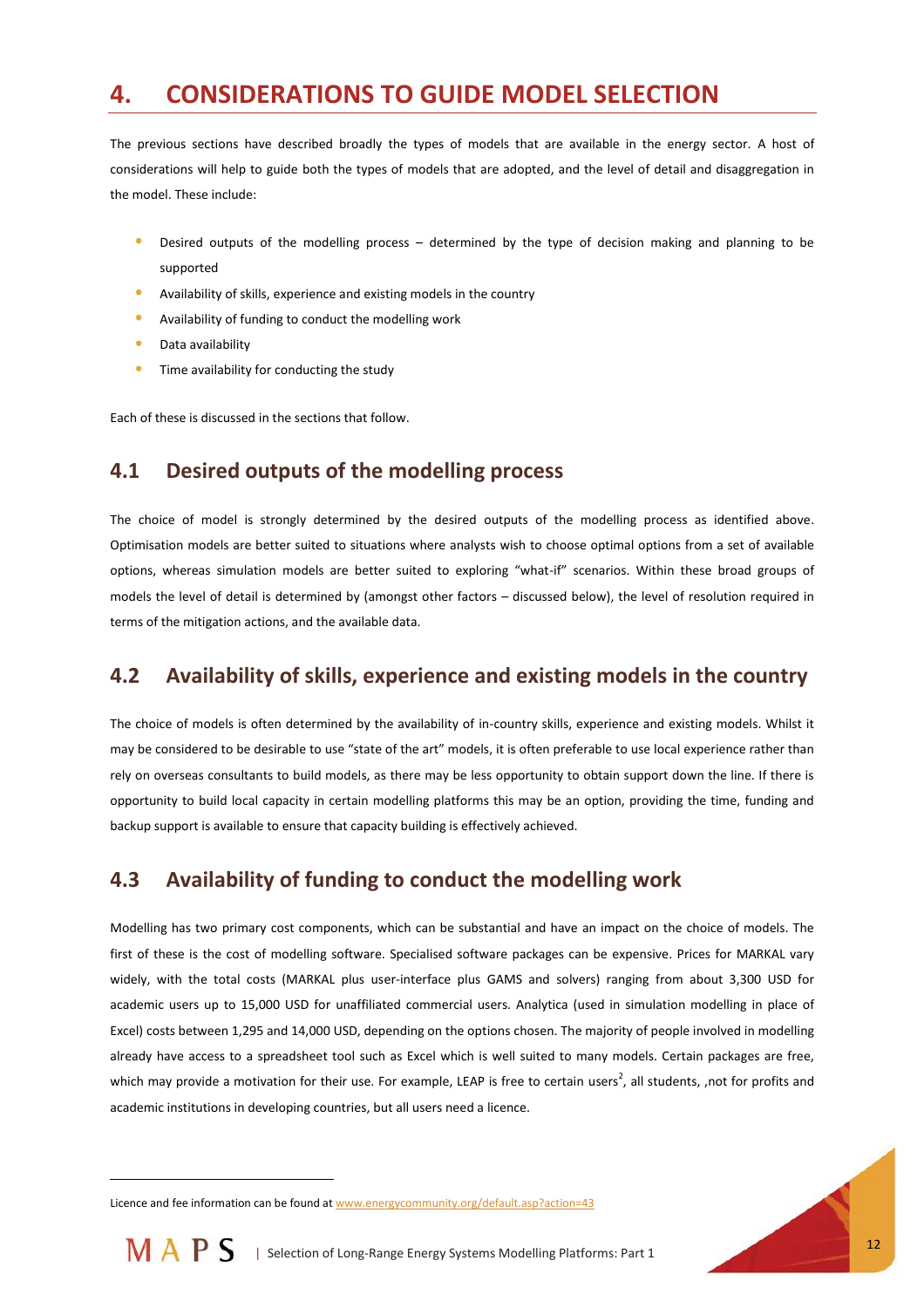The second cost is that of paying the individuals to do the work. Depending on the model choice, models can take weeks or months to construct, from collecting baseline data through to running various scenarios and writing reports. The complexity of the models used, and the availability of data, which determines how much time needs to be invested in data collection, will determine the cost of this component. A further consideration here is the potential costs of training users on the tools and acquiring the necessary data.

### **4.4 Data availability**

The level of disaggregation or detail in a model is restricted by availability of data. For example, in South Africa in the commercial sector, subsectors are considered, whereas if data allowed it may have been decided to represent different types of commercial building space within the model. Availability of specific technology and cost data on the demand side may limit the representation of technologies in the model, and influence the way mitigation actions are modelled.

An important factor with data availability is that the worse the data is the longer it takes to process it into the form that modelling requires. This is a characteristic common to bottom up models and needs to be taken into consideration when planning to build a model.

## **4.5 Time availability**

Following on from the previous point, building and populating models is time consuming, and if results are required quickly, the level of complexity of models needs to be adapted appropriately.